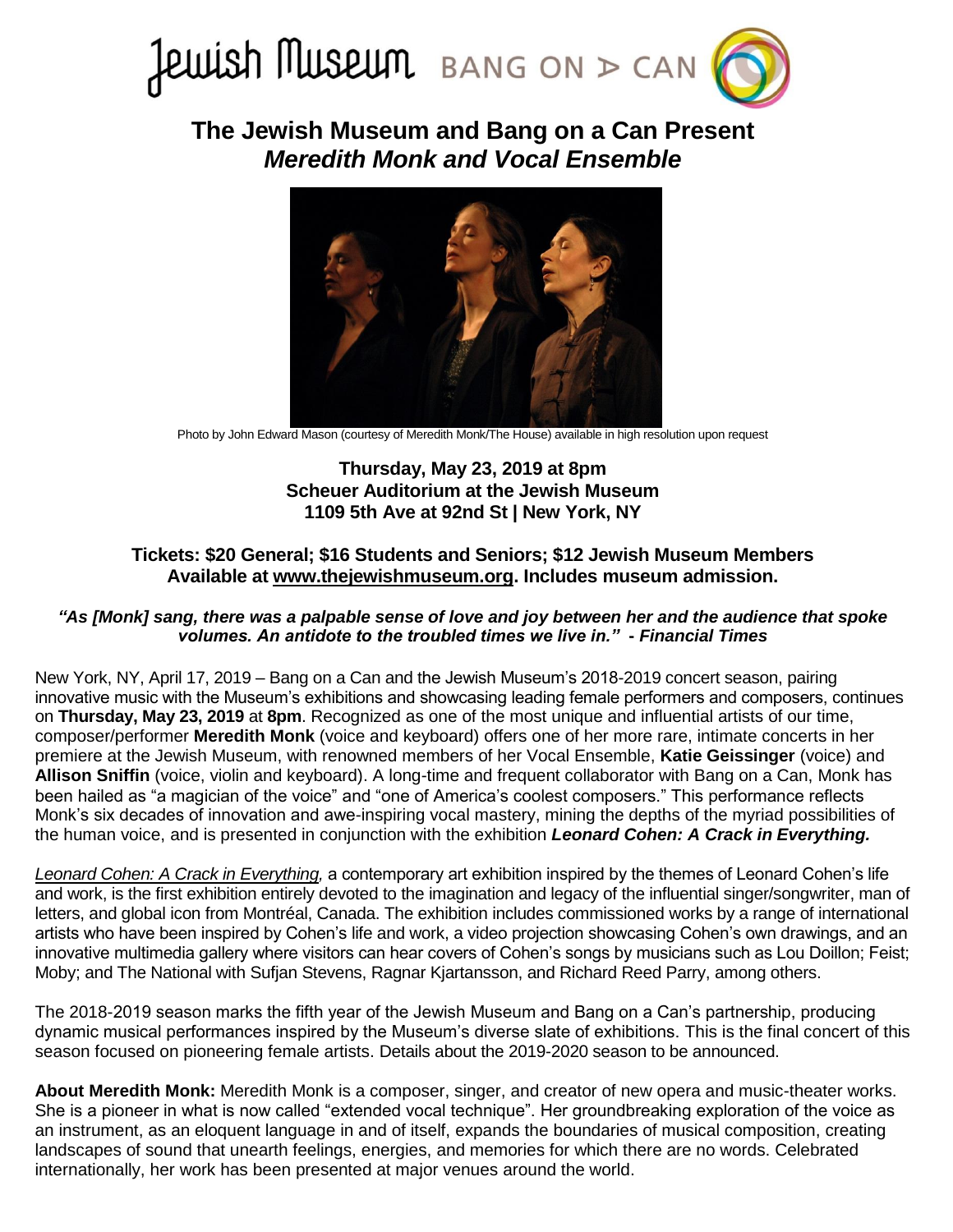In 1965, Monk began her innovative exploration of the voice as a multifaceted instrument, composing solo pieces for unaccompanied voice and voice and keyboard. In 1978, she formed Meredith Monk & Vocal Ensemble to further expand her musical textures and forms. The majority of her work can be heard on the ECM label, including the Grammy-nominated *impermanence* and highly regarded recent release, *On Behalf of Nature*. Her music has also been featured in films by Terrence Malick, Jean-Luc Godard, David Byrne and the Coen Brothers.

Since the early 2000s, Monk has created vital new repertoire for orchestra, chamber ensembles, and solo instruments, with recent commissions from the San Francisco Symphony and Carnegie Hall, where she held the 2014-15 Richard and Barbara Debs Composer's Chair in conjunction with her 50th Season of creating and performing. Recently she received two of the highest honors bestowed to a living artist in the United States—the 2017 Dorothy and Lillian Gish Prize and a 2015 National Medal of Arts from President Barack Obama. Monk's newest music-theater piece, *Cellular Songs*, premiered in March 2018 at the Brooklyn Academy of Music to soldout houses, and continues to tour internationally.

**Meredith Monk & Vocal Ensemble** consists of some of the finest and most adventurous singer/ instrumentalist/ performers active in new music. Founded in 1978 to further expand Monk's groundbreaking exploration of the human voice, the Ensemble has received multiple awards and critical acclaim, including a 2008 GRAMMY nomination for *impermanence*. Appearing in festivals, theaters and concert halls around the world, Meredith Monk & Vocal Ensemble can also be heard on numerous recordings on the ECM New Music Series label.

**About Allison Sniffin**: Multi-instrumentalist, singer, composer, and member of Meredith Monk & Vocal Ensemble since 1996, Sniffin has performed in Monk's *The Politics of Quiet*, *A Celebration Service*, *Magic Frequencies, mercy*, *Turtle Dreams*, *Book of Days* (concert version)*, impermanence, Songs of Ascension*, *On Behalf of Nature* and *Cellular Songs*. She has collaborated with Meredith Monk on the orchestration of *Possible Sky*, *Night, WEAVE, Realm Variations* and *Backlight;* arranged Monk's music for Bang on a Can All-Stars; edited and contributed to two albums of her piano music; and prepared many of her *acapella* and instrumental works for publication. Ms. Sniffin has received grants from Meet the Composer and Concert Artists Guild for her compositions. She is a frequent arranger/orchestrator for The Stonewall Chorale and Melodia Women's Choir, NYC. She was also winner in the New York Philharmonic's 2017 New World Composition Challenge. Ms. Sniffin serves as organist at Middle Collegiate Church and Temple Sha'aray Tefila in NYC.

**About Katie Gessinger:** Katie has performed with Meredith Monk worldwide, in concert and in theater pieces such as *ATLAS, mercy*, the Grammy-nominated *impermanence*, *Songs of Ascension, On Behalf of Nature* (all on ECM)*, Cellular Songs* and *The Politics of Quiet*, for which she received an ensemble Bessie award*.* Other career highlights include the premiere of Bang on a Can's Obie-winning *The Carbon Copy Building* (Canteloupe), touring with Philip Glass and Robert Wilson's *Einstein on the Beach* (Elektra Nonesuch), and performances at Carnegie Hall as a soloist in Bach's *Magnificat*, Honegger's *Le Roi David*, and Monk's *WEAVE*. Katie also sang in Jonathan Miller's staging of Bach's *St. Matthew Passion* at BAM, John Tavener's *The Veil of the Temple* at Lincoln Center, and Ann Hamilton's *the event of a thread*, with music by David Lang, at the Park Avenue Armory. Her Broadway credits include Baz Luhrmann's production of *La Boheme,* and *Coram Boy.* Recent performances include Julia Wolfe's *Steel Hammer* in collaboration with Anne Bogart's SITI Company and The Bang on a Can All-Stars, Marisa Michelson's oratorio *Naamah's Ark*, conducted by Ted Sperling, and Monk concerts at Lincoln Center's White Light Festival with the Young People's Chorus of New York City. Katie is a member of the professional Cathedral Choir of St. John the Divine under the direction of Kent Tritle.

**Tickets for the May 23, 2019 program are \$20 general public; \$16 students and seniors; and \$12 for Jewish Museum members and Bang on a Can list members, and include exhibition admission prior to the performance. Further program and ticket information is available by calling 212.423.3337 or at [TheJewishMuseum.org/calendar.](http://thejewishmuseum.org/calendar) The Jewish Museum is located at Fifth Avenue and 92nd Street, NYC.**

### **Support**

Public programs are made possible, in part, through public funds from the New York City Department of Cultural Affairs in partnership with City Council and the New York State Council on the Arts with the support of Governor Andrew M. Cuomo and the New York State Legislature.

## **About Bang on a Can**

Bang on a Can is dedicated to making music new. Since its first Marathon concert in 1987, Bang on a Can has been creating an international community dedicated to innovative music, wherever it is found. With adventurous